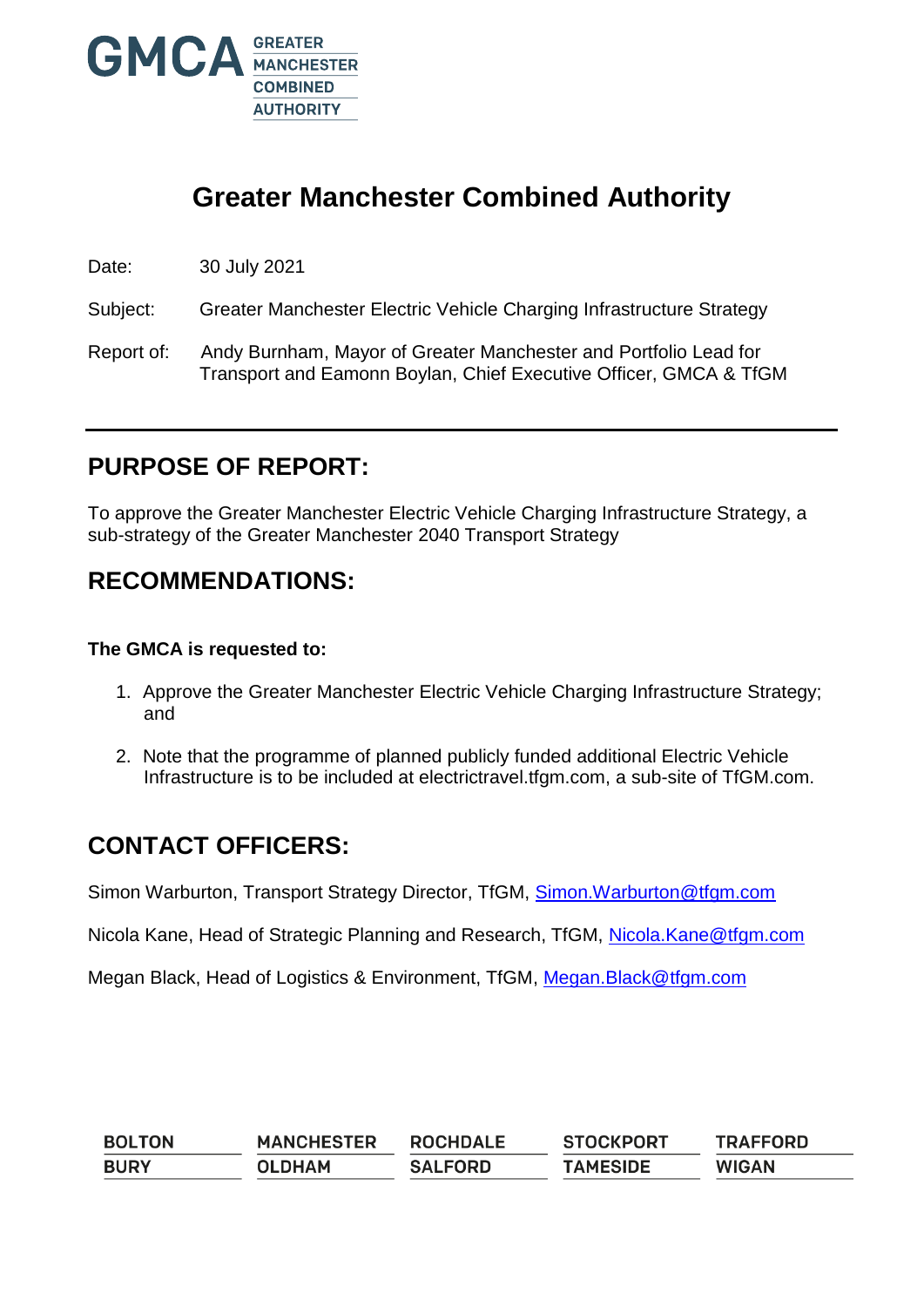### **Equalities Implications:**

The EVCI strategy will help to facilitate increased EV charging for all communities across Greater Manchester. Community EV hubs will benefit areas without existing off-street parking.

| <b>Impacts Questionnaire</b>                                                                                                              |               |                                                                                                                                                                                                                                                                                                                                                                                                                                                                                              |  |  |  |
|-------------------------------------------------------------------------------------------------------------------------------------------|---------------|----------------------------------------------------------------------------------------------------------------------------------------------------------------------------------------------------------------------------------------------------------------------------------------------------------------------------------------------------------------------------------------------------------------------------------------------------------------------------------------------|--|--|--|
| <b>Impact Indicator</b>                                                                                                                   | <b>Result</b> | Justification/Mitigation                                                                                                                                                                                                                                                                                                                                                                                                                                                                     |  |  |  |
| Equality and Inclusion                                                                                                                    | G             | Community hubs will benefit areas where there is limited off street<br>parking, and this will enable a more inclusive transition to EV. GM will<br>continue to work to ensure EVCI is accessible for people with disabilities.<br>Air pollution is more damaging for children and young people, and so this<br>age group are more likely to benefit from the transition away from<br>internal combustion engines, though road safety implications of quieter<br>vehicles need consideration. |  |  |  |
| Health                                                                                                                                    |               |                                                                                                                                                                                                                                                                                                                                                                                                                                                                                              |  |  |  |
| Resilience and Adaptation                                                                                                                 |               |                                                                                                                                                                                                                                                                                                                                                                                                                                                                                              |  |  |  |
| Housing                                                                                                                                   | N/A           |                                                                                                                                                                                                                                                                                                                                                                                                                                                                                              |  |  |  |
| Economy                                                                                                                                   | G             | Ensuring GM's visitor attractions remain accessible.                                                                                                                                                                                                                                                                                                                                                                                                                                         |  |  |  |
| Mobility and Connectivity                                                                                                                 | G             | Increased EVCI will provide an additional transport option to residents,<br>businesses and visitors to TfGM                                                                                                                                                                                                                                                                                                                                                                                  |  |  |  |
| Carbon, Nature and<br>Environment                                                                                                         | G             | Significant reductions in air pollution, and carbon, with increased EV take<br>up.                                                                                                                                                                                                                                                                                                                                                                                                           |  |  |  |
| Consumption and<br>Production                                                                                                             |               |                                                                                                                                                                                                                                                                                                                                                                                                                                                                                              |  |  |  |
|                                                                                                                                           |               |                                                                                                                                                                                                                                                                                                                                                                                                                                                                                              |  |  |  |
| Reductions in carbon is a critical, primary objective of this strategy.<br>Contribution to achieving the GM<br>Carbon Neutral 2038 target |               |                                                                                                                                                                                                                                                                                                                                                                                                                                                                                              |  |  |  |
| <b>Further Assessment(s):</b><br><b>Equalities Impact Assessment and Carbon Assessment</b>                                                |               |                                                                                                                                                                                                                                                                                                                                                                                                                                                                                              |  |  |  |
| Positive impacts overall,<br>whether long or short<br>term.                                                                               |               | Mix of positive and<br>Mostly negative, with at<br>least one positive aspect.<br>negative impacts. Trade-<br><b>Negative impacts overall.</b><br>offs to consider.<br>Trade-offs to consider.                                                                                                                                                                                                                                                                                                |  |  |  |

### **Climate Change Impact Assessment and Mitigation Measures:**

Reducing Climate Change Emissions has been a primary driver in the development of this strategy.

| <b>Carbon Assessment</b>                          |        |                          |
|---------------------------------------------------|--------|--------------------------|
| <b>Coverall Score</b>                             |        |                          |
| <b>Buildings</b>                                  | Result | Justification/Mitigation |
| New Build residential                             | N/A    |                          |
| Residential building(s)<br>renovation/maintenance | N/A    |                          |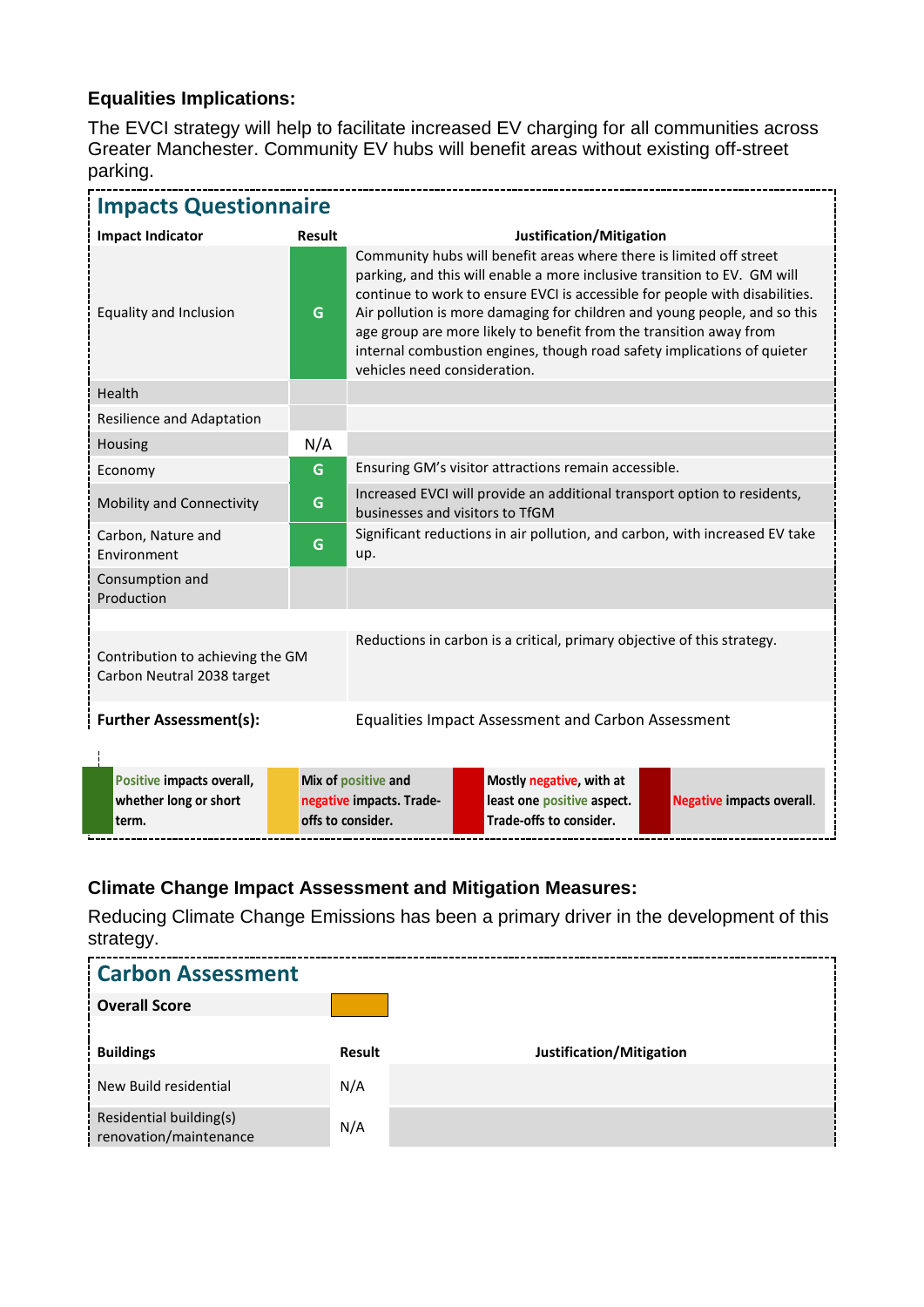| New Build Commercial/ Industrial<br>N/A                                                                              |     |                                                                                                                                               |                                                                                |                                                                              |
|----------------------------------------------------------------------------------------------------------------------|-----|-----------------------------------------------------------------------------------------------------------------------------------------------|--------------------------------------------------------------------------------|------------------------------------------------------------------------------|
| <b>Transport</b>                                                                                                     |     |                                                                                                                                               |                                                                                |                                                                              |
| Active travel and public transport                                                                                   | N/A |                                                                                                                                               |                                                                                |                                                                              |
| Roads, Parking and Vehicle Access                                                                                    |     | EV options will be most suitable for some trips. Car clubs etc which<br>incorporate EV can reduce the numbers of privately owned<br>vehicles. |                                                                                |                                                                              |
| N/A<br>Access to amenities                                                                                           |     |                                                                                                                                               |                                                                                |                                                                              |
| Vehicle procurement                                                                                                  | N/A |                                                                                                                                               |                                                                                |                                                                              |
| <b>Land Use</b>                                                                                                      |     |                                                                                                                                               |                                                                                |                                                                              |
| Land use                                                                                                             | N/A |                                                                                                                                               |                                                                                |                                                                              |
|                                                                                                                      |     |                                                                                                                                               |                                                                                |                                                                              |
| High standard in<br>No associated<br>terms of practice<br>carbon impacts<br>and awareness on<br>expected.<br>carbon. |     | Mostly best practice<br>with a good level of<br>awareness on<br>carbon.                                                                       | Partially meets best<br>practice/awareness,<br>significant room to<br>improve. | Not best practice<br>and/ or insufficient<br>awareness of carbon<br>impacts. |

### **Risk Management:**

Risk Management will be undertaken on programmes and projects.

#### **Legal Considerations:**

CLO advice has been taken on implications of the Highway Act (1980) on Electric Vehicle Charging.

#### **Financial Consequences – Revenue:**

N/A – Strategy Document.

#### **Financial Consequences – Capital:**

N/A – Strategy Document

#### **Number of attachments to the report:** 1

### **Comments/recommendations from Overview & Scrutiny Committee**  N/A

### **BACKGROUND PAPERS:**

N/A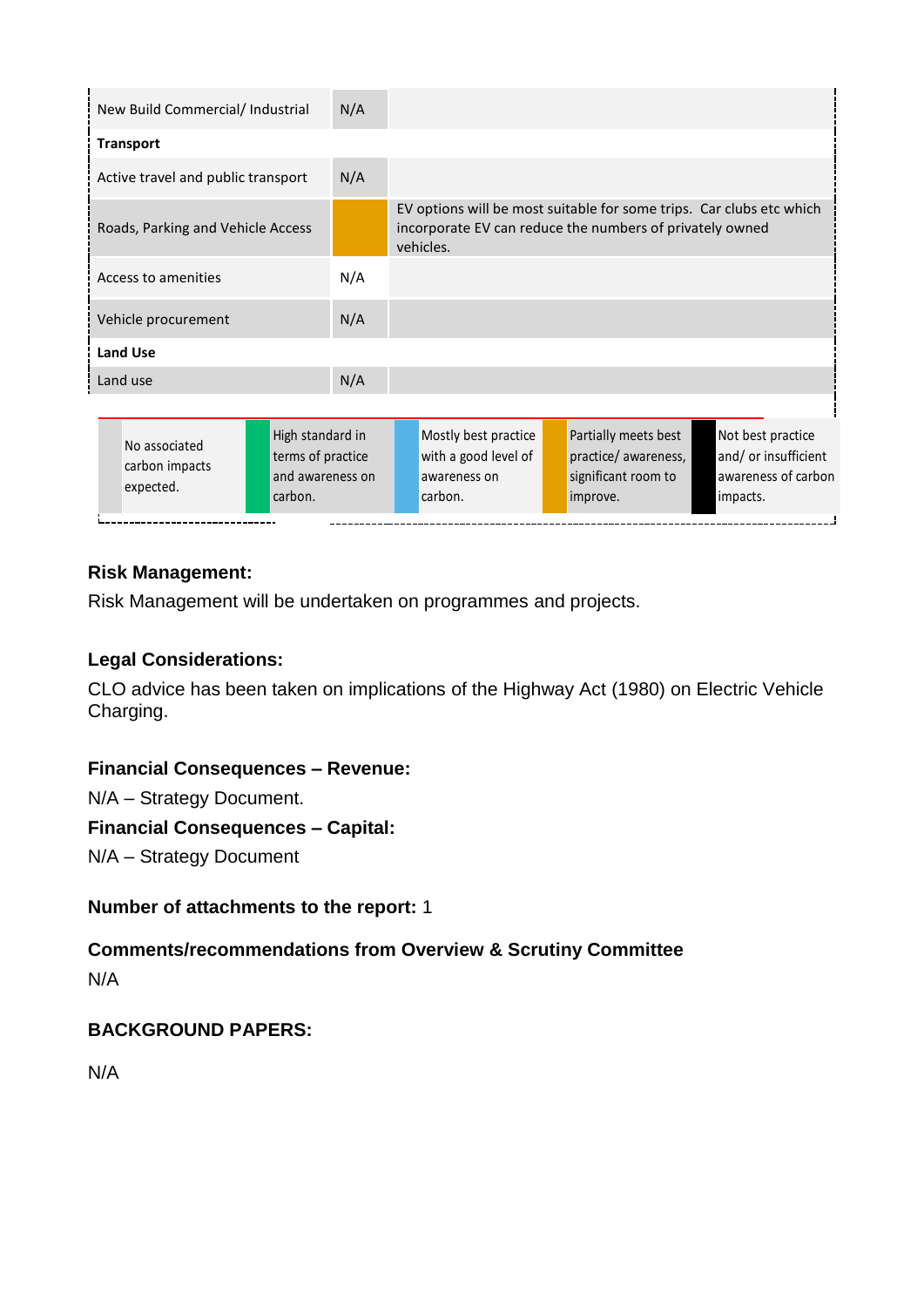| <b>TRACKING/PROCESS</b>                                              |                                |  |  |  |
|----------------------------------------------------------------------|--------------------------------|--|--|--|
| Does this report relate to a major strategic decision, as set out in | <b>YES</b>                     |  |  |  |
| the GMCA Constitution                                                |                                |  |  |  |
|                                                                      |                                |  |  |  |
| <b>EXEMPTION FROM CALL IN</b>                                        |                                |  |  |  |
| Are there any aspects in this report which<br><b>No</b>              |                                |  |  |  |
| means it should be considered to be                                  |                                |  |  |  |
| exempt from call in by the relevant Scrutiny                         |                                |  |  |  |
| Committee on the grounds of urgency?                                 |                                |  |  |  |
| <b>GM Transport Committee</b>                                        | <b>Overview &amp; Scrutiny</b> |  |  |  |
|                                                                      | <b>Committee</b>               |  |  |  |
| [Date considered at GM                                               |                                |  |  |  |
| <b>Transport Cttee if</b>                                            |                                |  |  |  |
| appropriate]                                                         |                                |  |  |  |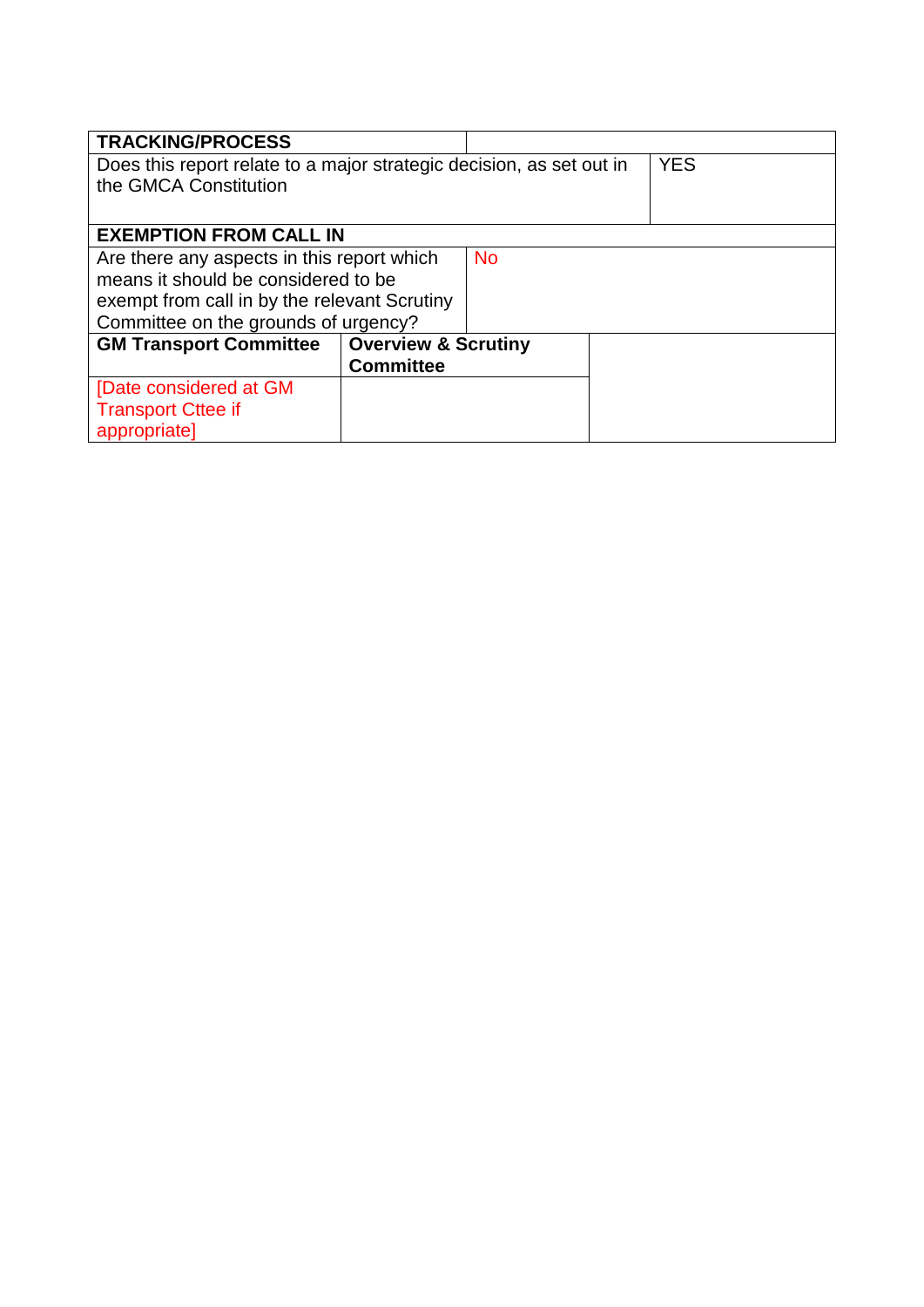## **1. INTRODUCTION**

- 1.1 Availability of and access to charging infrastructure is recognised as a critical barrier to the adoption of Electric Vehicles (EVs). As part of the public conversation on GM Clean Air Plan proposals, the availability of charging points was cited as a key barrier for businesses and individuals in switching to an EV.
- 1.2 The requirement for appropriate vehicle charging infrastructure is even more critical given that the Government has now committed to phasing out the sale of new petrol and diesel vehicles by 2030.
- 1.3 The EVCI Strategy is a sub-strategy of the GM 2040 Transport Strategy, and is the first of a range of sub-strategies due to be produced this calendar year and brought to GMCA for approval. This draft strategy has been written with guidance from District officers. Comments have also been sought during drafting from both the Energy Saving Trust and Electricity North West.
- 1.4 The draft EV Charging Infrastructure Strategy (EVCI), included at Appendix 1, provides a clear vision, objectives and strategic principles to inform a delivery plan. It also an important tool in order to set out GM's ambitions to establish a financially sustainable, publicly accessible EVCI network, that is scalable to growth in demand and flexible to changes in vehicle technologies.
- 1.5 The government has recently released its plan for transport and carbon, ['Decarbonising transport: a better, greener Britain'](https://assets.publishing.service.gov.uk/government/uploads/system/uploads/attachment_data/file/1002285/decarbonising-transport-a-better-greener-britain.pdf). Electric Vehicle take up is a significant element of that plan, and the document references that "the market for battery electric vehicles and the necessary charging infrastructure is growing fast, but the barriers of vehicle price and supply, infrastructure provision, and the consumer experience of using that infrastructure, need to be addressed."
- 1.6 A draft version of this document has been considered by the 10 GM Local Authorities prior to being recommended for approval at GMCA. Following comments received the document has been updated to better demonstrate how EV fits with Greater Manchester's transport ambitions, and ensuring that the strategy focuses on the publicly accessible EVCI required to enable Greater Manchester's businesses and residents to transition to EVs to make the necessary journeys that cannot be avoided or shifted to more sustainable modes.

## **2. SUMMARY OF STRATEGY**

- 2.1 EVs need to be considered within a framework for the decarbonisation of transport based on reducing overall need to travel, shifting journeys to active travel and sustainable modes and then for those remaining journeys, switching to ultra-low emission vehicles and cleaner fuels.
- 2.2 The vision within the strategy is to "to be an exemplar city region for enabling the electrification of transport in the context of a smart, integrated, sustainable mobility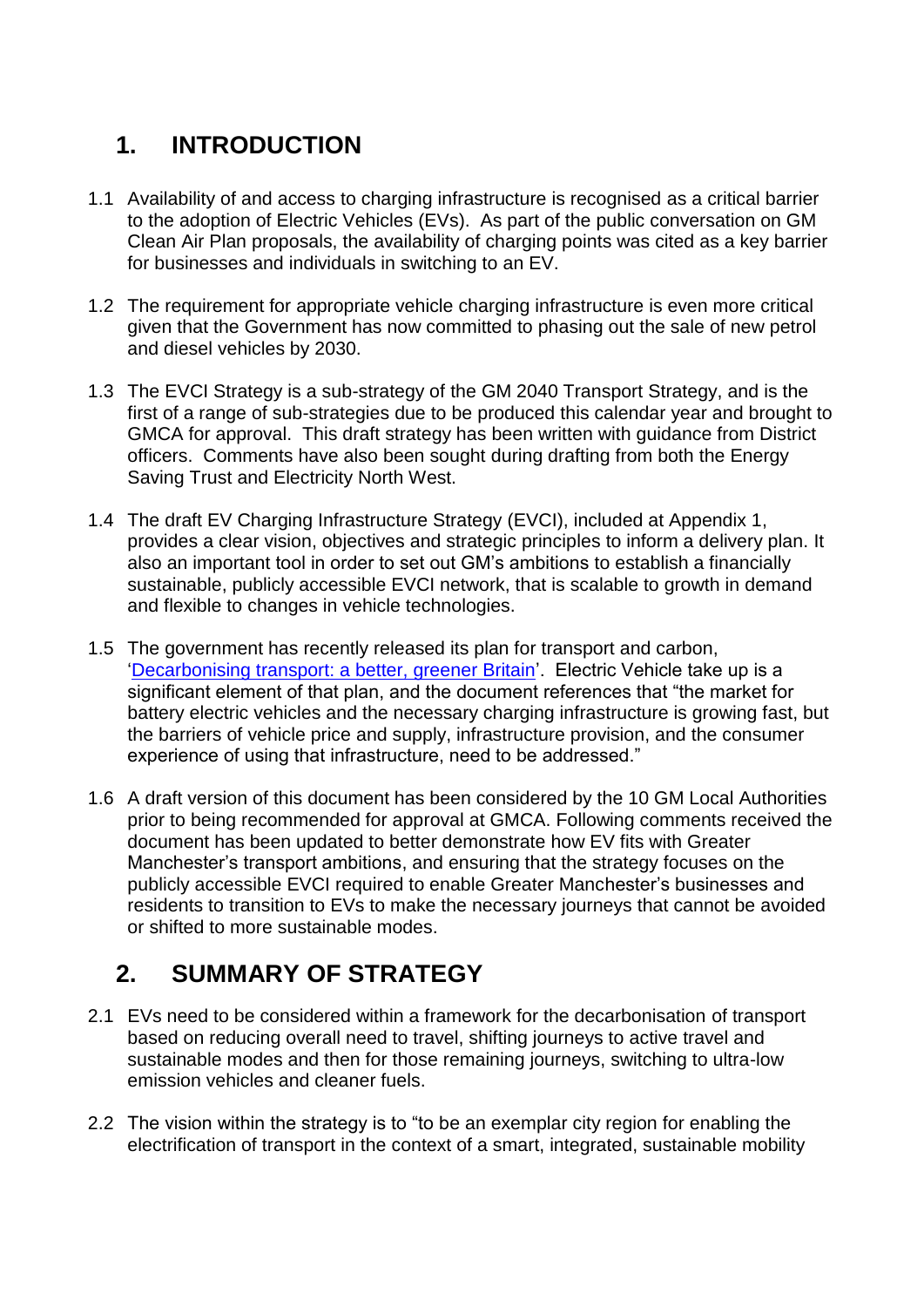network. By 2030, Greater Manchester's residents and businesses and visitors to the region, who choose to travel by car or LGVs, will be able to use electric vehicles with the confidence that they will be able to conveniently recharge them (via public or private charging points); and in doing so will help to improve air quality and reduce carbon emissions across the conurbation."

- 2.3 The three main themes within the strategy are that:
	- There is need to ensure that an under provision of EVCI is not prohibiting the transition to EVs and the need to encourage and accelerate the transition to EVs to meet net-zero carbon targets especially in light of the November 2020 Government announcement of the ban of the sale of new petrol and diesel cars by 2030 and hybrids by 2035.
	- There is also a need for public sector intervention in the short term to encourage and accelerate the transition to EVs, demonstrate commitment to EV technologies and encourage investment from the private sector. Longer term, there is a need for the development of a mature, commercial EVCI network in GM that allows public sector intervention to be scaled back.
	- EVs and EVCI are emerging technologies that create uncertainties around accurately projecting demand for EVCI beyond 2025 and therefore there is a need for flexibility to change investment priorities and a need for regular review and monitoring of market developments to ensure that the EVCI network continues to meet with demand.
- 2.4 In terms of deployment of publicly funded EVCI, the priority will be projects which support the Greater Manchester Clean Air Plan and the 2038 carbon neutrality ambitions by aiding the accelerated transition to EVs for the most polluting vehicles; providing opportunities for those businesses most affected by the CAZ to transition to EVs and supporting those who would find it most difficult to transition to EVs due to home charging constraints.
- 2.5 For those unable to charge at home, proposed alternatives include:
	- Developing and expanding EV car club offer (aligned to the E-Hubs trial project);
	- Developing community charging hubs;
	- Engaging with employers to encourage more workplace charging; and
	- Destination charging including park and ride sites.

# **3. PROGRAMME OF PLANNED ACTIVITY**

3.1 The programme of planned publicly funded additional Electric Vehicle Infrastructure will be included on a sub-site of TfGM.com dedicated to electric vehicles. This subsite will also include an online map to facilitate better co-ordination of requests from residents for on-street charging locations. This map will allow residents to 'pin-drop' suitable locations and will provide other useful data on EV take up.

# **4. RECOMMENDATIONS**